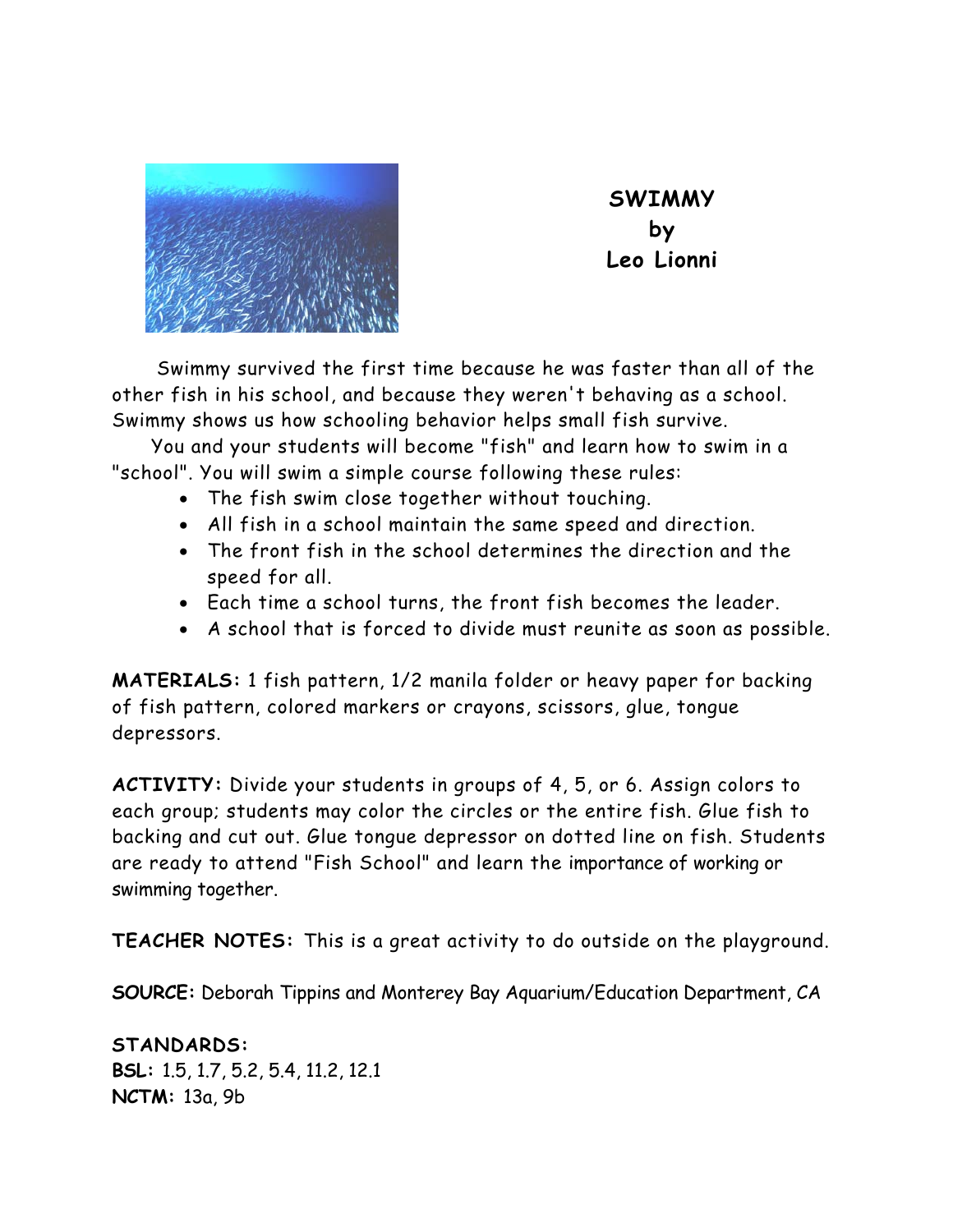**SCS:** A1, B2, C1, C3, H1, H2, H5

Lionni, Leo. Swimmy. Dragonfly Books, Alfred A. Knopf, 1963, ISBN #0-394-82620-5.